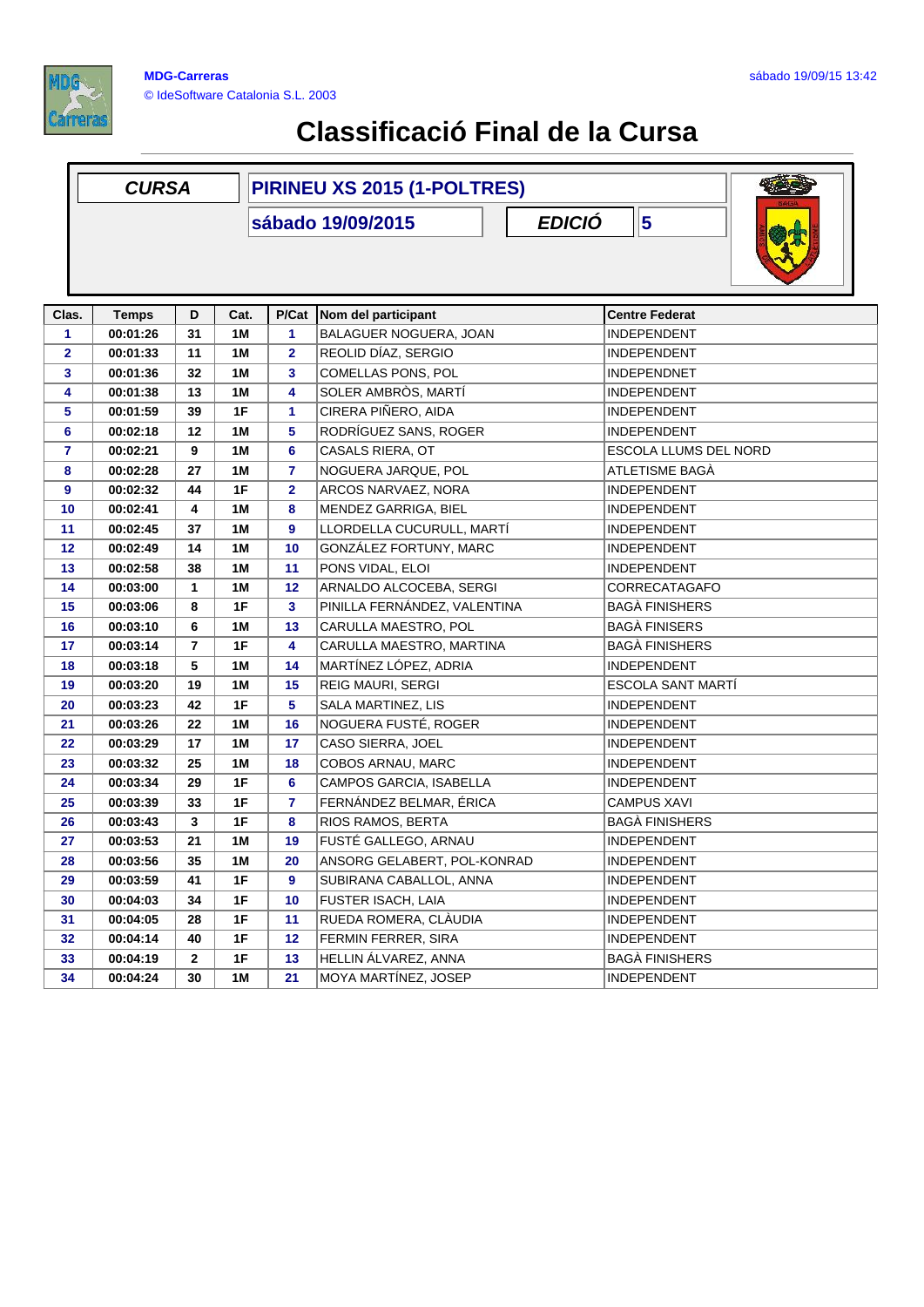

|                | <b>CURSA</b>             |    |            | PIRINEU XS 2015 (2-PRE-BENJAMÍ) |                                           |               |                            |                               |  |
|----------------|--------------------------|----|------------|---------------------------------|-------------------------------------------|---------------|----------------------------|-------------------------------|--|
|                |                          |    |            |                                 | sábado 19/09/2015                         | <b>EDICIÓ</b> | 5                          |                               |  |
| Clas.          |                          | D  |            |                                 |                                           |               | <b>Centre Federat</b>      |                               |  |
| 1              | <b>Temps</b><br>00:03:15 | 89 | Cat.<br>2M | P/Cat<br>$\mathbf{1}$           | Nom del participant<br>MILLAN BAÑOS, NIKO |               | <b>INDEPENDENT</b>         |                               |  |
| $\mathbf{2}$   | 00:03:25                 | 92 | <b>2M</b>  | $\overline{2}$                  | <b>BONNOT, ERIC</b>                       |               | INDEPENDENT                |                               |  |
| 3              | 00:03:28                 | 90 | 2M         | 3                               | PONS NAVARRITO, JOSEP                     |               | INDEPENDENT                |                               |  |
| 4              | 00:03:30                 | 52 | 2M         | 4                               | SOLER TEJERA, ANDREU                      |               |                            | MOUNTIN RUNNERS DEL BERGUEDÀ  |  |
| 5              | 00:03:37                 | 87 | 2M         | 5                               | AYMERICH GARCIA, MARC                     |               | INDEPENDENT                |                               |  |
| 6              | 00:03:39                 | 67 | 2M         | 6                               | RODRÍGUEZ MONTSERRAT, MARC                | SQM           |                            |                               |  |
| $\overline{7}$ | 00:03:47                 | 77 | 2M         | $\mathbf{7}$                    | <b>GARRIGA CANAL, ROGER</b>               |               | <b>INDEPENDENT</b>         |                               |  |
| 8              | 00:03:49                 | 81 | 2M         | 8                               | OLLÉ JÁTIVA, ENZO                         |               | MOUNTAIN RUNNERS BERGUEDÀ  |                               |  |
| 9              | 00:03:55                 | 78 | <b>2M</b>  | 9                               | SÁNCHEZ BALAGUER, MARTÍ                   |               |                            | MOUNTAIN RUNNERS DEL BERGUEDÀ |  |
| 10             | 00:03:57                 | 63 | 2F         | $\mathbf{1}$                    | CALSO COBO, BERTA                         |               | <b>INDEPENDENT</b>         |                               |  |
| 11             | 00:03:59                 | 85 | 2M         | 10                              | CARRILLO MARTÍNEZ, KILIAN                 |               | <b>INDEPENDENT</b>         |                               |  |
| 12             | 00:04:01                 | 51 | 2F         | $\overline{2}$                  | FELIU ARANDA, ÈLIA                        |               | MONTAIN RUNNERS BERGUEDÀ   |                               |  |
| 13             | 00:04:04                 | 88 | 2M         | 11                              | FRANCH TOMASA, JAN                        |               | INDEPENDENT                |                               |  |
| 14             | 00:04:06                 | 68 | 2M         | 12                              | SÁNCHEZ MASANA, BERNAT                    |               | INDEPENDENT                |                               |  |
| 15             | 00:04:07                 | 76 | 2M         | 13                              | COMELLAS PONS, MARC                       |               | INDEPENDENT                |                               |  |
| 16             | 00:04:13                 | 65 | 2M         | 14                              | PORCUNA REDON, BIEL                       |               | INDEPENDENT                |                               |  |
| 17             | 00:04:15                 | 72 | 2F         | 3                               | GATIUS MAESTRE, LAURA                     |               | INDEPENDENT                |                               |  |
| 18             | 00:04:23                 | 55 | 2M         | 15                              | ESPINOLA CRISTOBAL, ERIC                  |               | <b>BAGA FINISHERS</b>      |                               |  |
| 19             | 00:04:25                 | 64 | <b>2M</b>  | 16                              | GARCÉS I JURADO, BERNAT                   |               | <b>INDEPENDENT</b>         |                               |  |
| 20             | 00:04:29                 | 70 | 2F         | 4                               | CALVO PONS, JÚLIA                         |               | <b>INDEPENDENT</b>         |                               |  |
| 21             | 00:04:39                 | 57 | 2M         | 17                              | PRADAS FARRÀS, GUILLEM                    |               | <b>BAGÀ FINISHERS</b>      |                               |  |
| 22             | 00:04:44                 | 91 | 2F         | 5                               | SANZ MARTINEZ, ALBA                       |               | INDEPENDENT                |                               |  |
| 23             | 00:04:46                 | 56 | 2F         | 6                               | SALAZAR MORALES, AINHOA                   |               | <b>CORREM PER LA TERRA</b> |                               |  |
| 24             | 00:04:48                 | 74 | 2F         | $\overline{7}$                  | CAMPOS GARCIA, SOFIA                      |               | INDEPENDENT                |                               |  |
| 25             | 00:04:51                 | 59 | 2F         | 8                               | INSA CHINCHILLA, LILIA                    |               | <b>BELLVER</b>             |                               |  |
| 26             | 00:04:54                 | 62 | 2M         | 18                              | MARTÍN SÁNCHEZ, DAVID                     |               | INDEPENDENT                |                               |  |
| 27             | 00:05:05                 | 53 | 2F         | 9                               | AMILLS FARRAS, MARTINA                    |               | BAGÀ FINISHERS             |                               |  |
| 28             | 00:05:09                 | 58 | 2F         | 10                              | MARTÍNEZ LÓPEZ, EMMA                      |               | <b>INDEPENDENT</b>         |                               |  |
| 29             | 00:05:14                 | 54 | 2F         | 11                              | RIOS RAMOS, SOFIA                         |               | <b>BAGÀ FINISHERS</b>      |                               |  |
| 30             | 00:05:19                 | 66 | 2F         | 12                              | FIGULS URETA, ONA                         |               | <b>INDEPENDENT</b>         |                               |  |
| 31             | 00:05:22                 | 61 | 2F         | 13                              | PADULLÉS RIBES, MARIONA                   |               | ATLETISME BAGÀ             |                               |  |
| 32             | 00:05:29                 | 60 | 2F         | 14                              | CARULLA MAESTRO, CLÀUDIA                  |               | <b>BAGÀ FINISHERS</b>      |                               |  |
| 33             | 00:05:37                 | 75 | 2F         | 15                              | SÁNCHEZ MARTÍNEZ, JÚLIA                   |               | <b>INDEPENDENT</b>         |                               |  |
| 34             | 00:05:40                 | 73 | 2F         | 16                              | GALLEGO RUEDA, NAIARA                     |               | <b>INDEPENDENT</b>         |                               |  |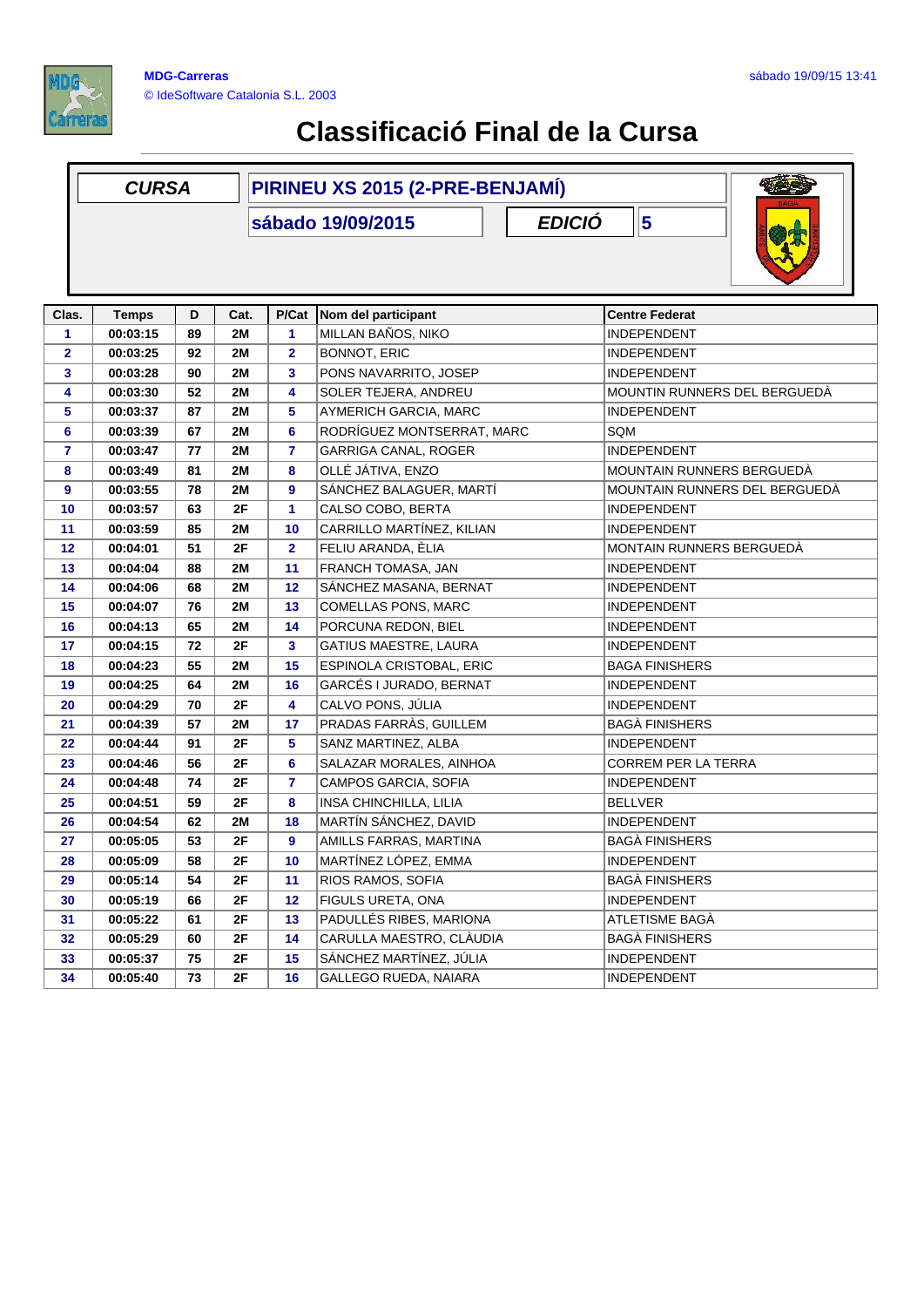

|                | <b>CURSA</b>                                    |     |      | PIRINEU XS 2015 (3-BENJAMÍ) |                           |  |                                      |  |  |  |
|----------------|-------------------------------------------------|-----|------|-----------------------------|---------------------------|--|--------------------------------------|--|--|--|
|                | $\vert$ 5<br><b>EDICIÓ</b><br>sábado 19/09/2015 |     |      |                             |                           |  |                                      |  |  |  |
| Clas.          | <b>Temps</b>                                    | D   | Cat. |                             | P/Cat Nom del participant |  | <b>Centre Federat</b>                |  |  |  |
| 1              | 00:08:49                                        | 105 | 3M   | 1                           | GALLARDO LARA, ÁLVARO     |  | <b>AURUN STORE</b>                   |  |  |  |
| $\mathbf{2}$   | 00:08:57                                        | 113 | 3M   | 2                           | TORAN CALDERER, POL       |  | MOUNTAIN RUNNERS BERGUADÀ            |  |  |  |
| 3              | 00:09:13                                        | 140 | 3M   | 3                           | COSTA ILLA, MARTÍ         |  | INDEPENDENT                          |  |  |  |
| 4              | 00:09:20                                        | 126 | 3M   | 4                           | TORRELLA OLLER, BERNAT    |  | <b>INDEPENDENT</b>                   |  |  |  |
| 5              | 00:10:01                                        | 133 | 3M   | 5                           | MONNÉ CLARET, JAN         |  | MOUNTAIN RUNNERS DEL BERGUEDÀ        |  |  |  |
| 6              | 00:10:02                                        | 123 | 3F   | 1                           | RUEDA PONS, AINA          |  | <b>INDEPENDENT</b>                   |  |  |  |
| $\overline{7}$ | 00:10:06                                        | 103 | 3M   | 6                           | SENESI ALADJEM, OSCAR     |  | <b>INDEPENDENT</b>                   |  |  |  |
| 8              | 00:10:12                                        | 107 | 3F   | $\mathbf{2}$                | CASALS RIERA, MARTINA     |  | ATLETISME PUIGCERDÀ                  |  |  |  |
| 9              | 00:10:16                                        | 132 | 3M   | $\mathbf{7}$                | LÓPEZ MORALEJA, YAGO      |  | <b>INDEPENDENT</b>                   |  |  |  |
| 10             | 00:10:16                                        | 134 | 3M   | 8                           | JOVÉ CASALS, JAN          |  | <b>INDEPENDENT</b>                   |  |  |  |
| 11             | 00:10:20                                        | 111 | 3M   | 9                           | MUNTANÉ ROCA, TON         |  | <b>UE REFALGARI</b>                  |  |  |  |
| 12             | 00:10:22                                        | 141 | 3M   | 10                          | AÑAÑOS MORENO, ARON       |  | <b>INDEPENDENT</b>                   |  |  |  |
| 13             | 00:10:24                                        | 137 | 3M   | 11                          | MARTÍN GARCIA, JAN        |  | INDEPENDENT                          |  |  |  |
| 14             | 00:10:39                                        | 102 | 3M   | 12                          | HELLIN ÁLVAREZ, HERCTOR   |  | <b>BAGA FINISHERS</b>                |  |  |  |
| 15             | 00:10:41                                        | 101 | 3M   | 13                          | CASALS ANFRUNS, ARNAU     |  | MOUNTAIN RUNNER BERGUEDÀ             |  |  |  |
| 16             | 00:10:44                                        | 125 | 3M   | 14                          | RUEDA ROMERA, JOAN        |  | <b>INDEPENDENT</b>                   |  |  |  |
| 17             | 00:10:46                                        | 138 | 3M   | 15                          | LUCAS PLATA, DAVID        |  | INDEPENDENT                          |  |  |  |
| 18             | 00:10:54                                        | 106 | 3M   | 16                          | LADERO PUGA, SANTI        |  | CT LES FONTS                         |  |  |  |
| 19             | 00:10:57                                        | 118 | 3F   | 3                           | MORALES CASALS, JUDIT     |  | <b>INDEPENDENT</b>                   |  |  |  |
| 20             | 00:11:00                                        | 115 | 3F   | 4                           | SOLA LARA, MARIA          |  | NATACIÓ LÍNIA 22                     |  |  |  |
| 21             | 00:11:07                                        | 128 | 3M   | 17                          | SÁNCHEZ GONZÁLEZ, HARITZ  |  | JAB                                  |  |  |  |
| 22             | 00:11:13                                        | 122 | 3M   | 18                          | GARCIA VILASECA, ALEIX    |  | <b>CLUB TRIATLO ATENEU LES BASES</b> |  |  |  |
| 23             | 00:11:18                                        | 116 | 3M   | 19                          | LOPEZ VALERO, NIL         |  | INDEPENDENT                          |  |  |  |
| 24             | 00:11:22                                        | 109 | ЗM   | 20                          | MARCOS GONZÁLEZ, BIEL     |  | ESCOLA LLUMS DEL NORD                |  |  |  |
| 25             | 00:11:26                                        | 121 | 3F   | 5                           | FERRER i MARTÍNEZ, ELENA  |  | ESCOLA SANT JOAN                     |  |  |  |
| 26             | 00:11:29                                        | 130 | 3M   | 21                          | QUEVEDO CABALLE, JOSEP    |  | <b>INDEPENDENT</b>                   |  |  |  |
| 27             | 00:11:33                                        | 136 | 3M   | 22                          | OLIVARES COMPANYÓ, RAMON  |  | <b>INDEPENDENT</b>                   |  |  |  |
| 28             | 00:11:43                                        | 139 | $3M$ | 23                          | VIÑAS CANAL, MARC         |  | INDEPENDENT                          |  |  |  |
| 29             | 00:11:48                                        | 124 | 3F   | 6                           | RUEDA PONS, JANA          |  | <b>INDEPENDENT</b>                   |  |  |  |
| 30             | 00:11:50                                        | 110 | 3M   | 24                          | CALSO COBO, BRUNO         |  | <b>INDEPENDENT</b>                   |  |  |  |
| 31             | 00:12:31                                        | 135 | 3M   | 25                          | OLIVARES COMPANYÓ, JOAN   |  | <b>INDEPENDENT</b>                   |  |  |  |
| 32             | 00:13:17                                        | 119 | 3F   | 7.                          | SÁNCHEZ MASANA, GENONA    |  | <b>INDEPENDENT</b>                   |  |  |  |
| 33             | 00:13:57                                        | 117 | 3M   | 26                          | DEL AMOR FERNÁNDEZ, ELOI  |  | <b>CLUB ATLETISME CANET</b>          |  |  |  |
| 34             | 00:14:08                                        | 129 | 3M   | 27                          | GALLARDO GUTIÉRREZ, ALEX  |  | <b>INDEPENDENT</b>                   |  |  |  |
| 35             | 00:14:09                                        | 108 | 3M   | 28                          | MARTÍN SÁNCHEZ, JORDI     |  | <b>INDEPENDENT</b>                   |  |  |  |
| 36             | 00:15:54                                        | 112 | 3F   | 8                           | REOLID DÍAZ, YAIZA        |  | <b>INDEPENDENT</b>                   |  |  |  |
| 37             | 00:15:54                                        | 142 | 3F   | 9                           | QUINTANA MARÍN, ALBA      |  | ATLETISME BAGÀ                       |  |  |  |
|                |                                                 |     |      |                             | MORENO ARMENGOL, POL      |  | MOUNTAIN RUNNERS DEL BERGUEDÀ        |  |  |  |
| 38             | 00:17:02                                        | 131 | 3M   | 29                          |                           |  |                                      |  |  |  |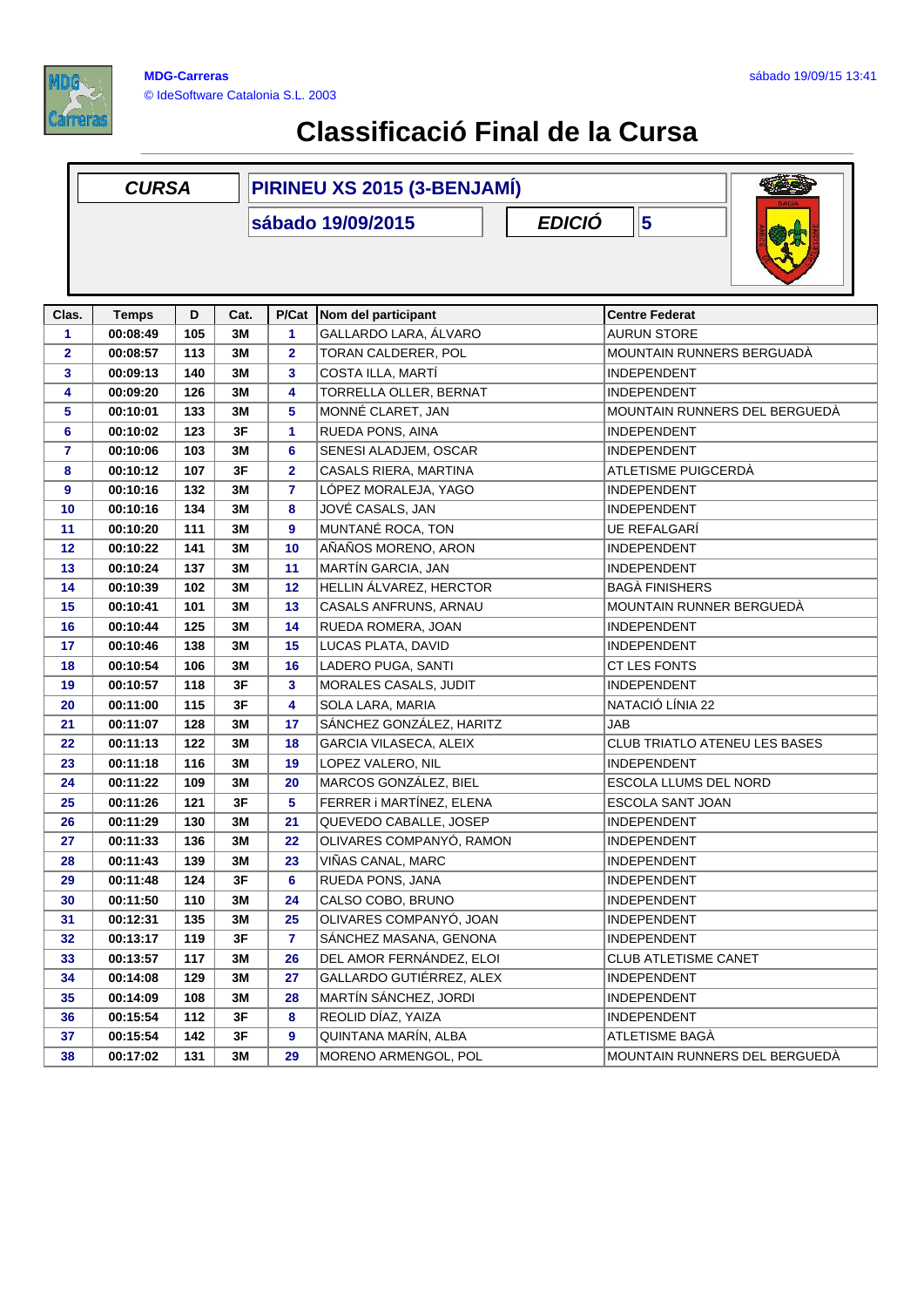

|                | <b>CURSA</b> |                  |      | PIRINEU XS 2015 (4-ALEVÍ) |                              |                               |  |  |  |
|----------------|--------------|------------------|------|---------------------------|------------------------------|-------------------------------|--|--|--|
|                |              |                  |      |                           | sábado 19/09/2015            | $\vert$ 5<br><b>EDICIÓ</b>    |  |  |  |
|                |              |                  |      |                           |                              |                               |  |  |  |
| Clas.          | <b>Temps</b> | D                | Cat. |                           | P/Cat Nom del participant    | <b>Centre Federat</b>         |  |  |  |
| 1              | 00:14:44     | $\overline{157}$ | 4M   | 1                         | TEIXIDÓ SARAROLS, ALAN       | <b>DYNAFIT - BEGUES TRAIL</b> |  |  |  |
| $\overline{2}$ | 00:15:16     | 156              | 4F   | $\blacktriangleleft$      | TEIXIDÓ SARAROLS, BRENDA     | <b>DYNAFIT - BEGUES TRAIL</b> |  |  |  |
| 3              | 00:15:26     | 165              | 4M   | $\overline{2}$            | MUNTANÉ ROCA, MARTÍ          | <b>UE REFALGARI</b>           |  |  |  |
| 4              | 00:15:34     | 166              | 4M   | 3                         | GASCÓ MAÑACH, BERENGUER      | MOUNTAIN RUNNERS BERGUEDÀ     |  |  |  |
| 5              | 00:15:41     | 162              | 4M   | 4                         | TOMÀS PALÀ, JORDI            | <b>INDEPENDENT</b>            |  |  |  |
| 6              | 00:15:47     | 183              | 4M   | 5                         | SÁNCHEZ CORTINA, MARTÍ       | RUNNERS BERGUEDÀ              |  |  |  |
| $\overline{7}$ | 00:16:00     | 152              | 4M   | 6                         | BARCONS COMAPOSADA, LLEÏR    | RUNNERS BERGUEDÀ              |  |  |  |
| 8              | 00:16:06     | 173              | 4M   | $\overline{7}$            | BALLARÀ SALA, JAN            | MOUNTAIN RUNNERS DEL BERGUEDÀ |  |  |  |
| 9              | 00:16:23     | 177              | 4M   | 8                         | QUEVEDO GABARRÓS, PAU        | ATLETISME TORELLÓ             |  |  |  |
| 10             | 00:16:40     | 164              | 4F   | $\overline{2}$            | MIRABET ARDERIU, CLARA       | <b>MADTEAM</b>                |  |  |  |
| 11             | 00:16:52     | 175              | 4M   | 9                         | MORENO SÁNCHEZ, ALEX         | ATLETISME BAGÀ                |  |  |  |
| 12             | 00:16:59     | 179              | 4M   | 10                        | CAPDEVILA GARCIA, ARAN       | MOUNTAIN RUNNERS DEL BERGUEDÀ |  |  |  |
| 13             | 00:17:01     | 169              | 4M   | 11                        | OLIVER I FIERRO, DIDAC       | <b>INDEPENDENT</b>            |  |  |  |
| 14             | 00:17:03     | 154              | 4M   | 12                        | FERNÁNDEZ ROMÀN, ROGER       | <b>CLUB EXCTA, ALPICAT</b>    |  |  |  |
| 15             | 00:17:27     | 158              | 4M   | 13                        | GALLARDO LARA, JAN           | <b>AURUM STORE</b>            |  |  |  |
| 16             | 00:17:50     | 161              | 4M   | 14                        | MARCOS GONZÁLEZ, DANIEL      | <b>ESCOLA LLUMS DEL NORD</b>  |  |  |  |
| 17             | 00:17:56     | 171              | 4M   | 15                        | ALBORS ZUMEL, JOFRE          | RUNNERS BERGUEDÀ              |  |  |  |
| 18             | 00:18:02     | 153              | 4M   | 16                        | RANZ DE LA IGLESIA, MAX      | <b>INDEPENDENT</b>            |  |  |  |
| 19             | 00:18:09     | 163              | 4F   | 3                         | GONFAUS SELLES, MARTINA      | MOUNTAIN RUNNERS BERGUEDÀ     |  |  |  |
| 20             | 00:18:17     | 178              | 4F   | 4                         | <b>GUITART BARRAL, BERTA</b> | <b>JAB ESCOLAR</b>            |  |  |  |
| 21             | 00:18:43     | 151              | 4M   | 17                        | FELIU ARANDA, EUDALD         | MOUNTAIN RUNNERS BERGUEDÀ     |  |  |  |
| 22             | 00:19:04     | 170              | 4M   | 18                        | PUIG ARIMON, OTGER           | TRAILRUNNERS MATADEPERA       |  |  |  |
| 23             | 00:19:14     | 155              | 4M   | 19                        | FERRER RAURET, MARC          | LLEIDA UA                     |  |  |  |
| 24             | 00:19:37     | 187              | 4F   | 5                         | JUAN SANCHEZ, JORDINA        | <b>MOUNTAIN RUNNERS</b>       |  |  |  |
| 25             | 00:20:03     | 184              | 4F   | 6                         | RODRÍGUEZ COROMINAS, MARIA   | ATLETISME BAGA                |  |  |  |
| 26             | 00:20:04     | 186              | 4M   | 20                        | FRANCH TOMASA, POL           | <b>INDEPENDET</b>             |  |  |  |
| 27             | 00:21:07     | 181              | 4M   | 21                        | VALENCIA COMELLAS, ORIOL     | MOUNTAIN RUNNERS DEL BERGUEDA |  |  |  |
| 28             | 00:21:53     | 185              | 4F   | $\overline{7}$            | CASANOVA LLOVERAS, JUDITH    | <b>INDEPENDENT</b>            |  |  |  |
| 29             | 00:21:59     | 180              | 4F   | 8                         | JOVÉ CASALS, MARIA           | <b>INDEPENDENT</b>            |  |  |  |
| 30             | 00:23:06     | 172              | 4F   | 9                         | VARELA FILLOLA, CANDELA      | <b>INDEPENDENT</b>            |  |  |  |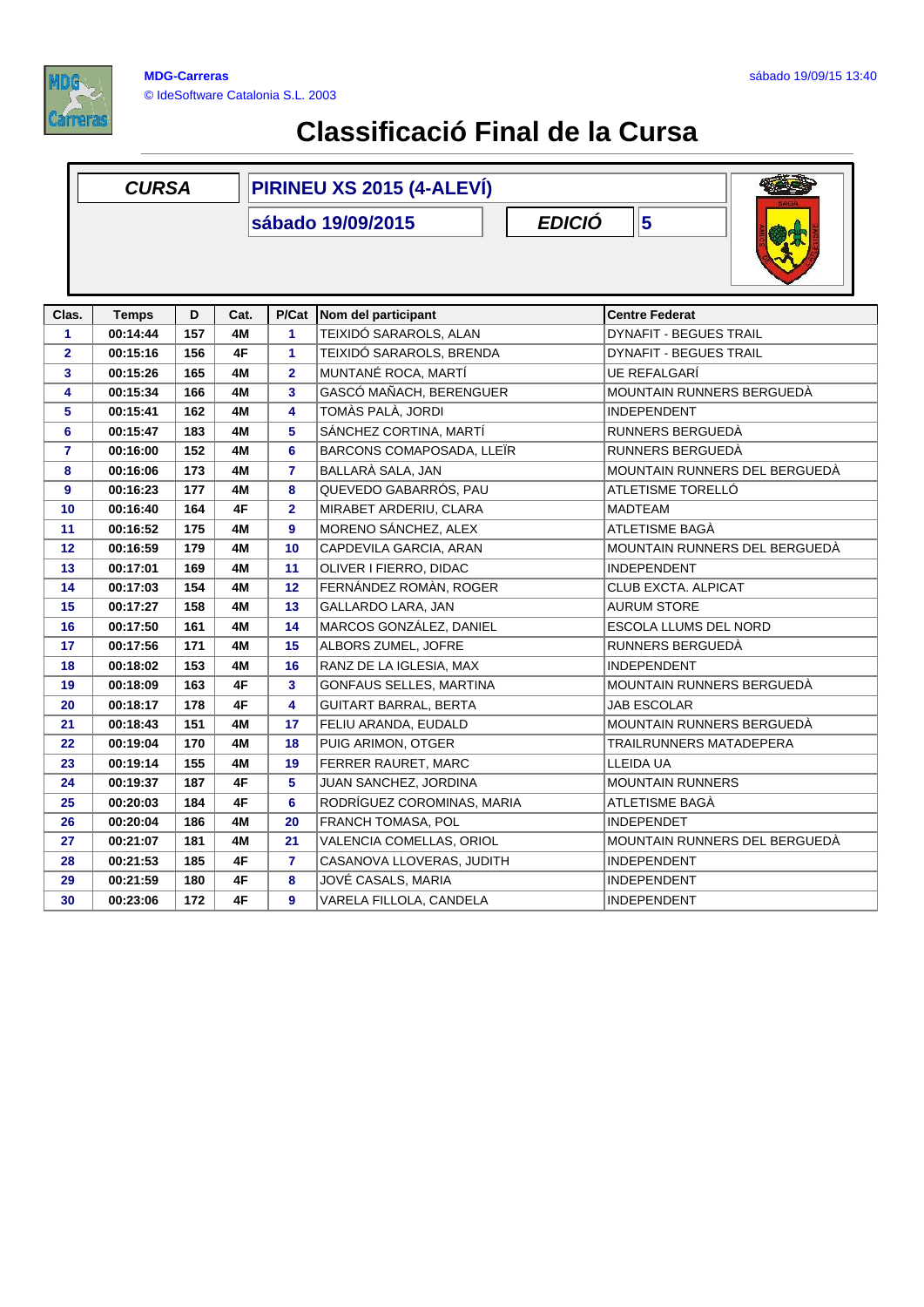

|              | <b>CURSA</b>                                                  |     |           | PIRINEU XS 2015 (5-INFANTIL) |                             |                               |  |  |  |
|--------------|---------------------------------------------------------------|-----|-----------|------------------------------|-----------------------------|-------------------------------|--|--|--|
|              | <b>EDICIÓ</b><br>$\overline{\mathbf{5}}$<br>sábado 19/09/2015 |     |           |                              |                             |                               |  |  |  |
| Clas.        | <b>Temps</b>                                                  | D   | Cat.      | P/Cat                        | Nom del participant         | <b>Centre Federat</b>         |  |  |  |
| 1            | 00:27:51                                                      | 217 | <b>5M</b> | $\blacktriangleleft$         | FERRER MARTÍNEZ, OT         | MOUNTAIN RUNNERS DEL BERGUEDÀ |  |  |  |
| $\mathbf{2}$ | 00:30:28                                                      | 210 | 5M        | $\overline{2}$               | COMELLAS PAGÈS, TOMEU       | MOUNTAIN RUNNERS BERGUEDÀ     |  |  |  |
| 3            | 00:31:20                                                      | 201 | <b>5M</b> | 3                            | TEJEDOR SENOSIAIN, ELEOI    | <b>MASQUES SANT ANDREU</b>    |  |  |  |
| 4            | 00:31:51                                                      | 228 | <b>5M</b> | 4                            | <b>BAÑOS TOR, ENRIC</b>     | MOUNTAIN RUNNERS BERGUEDÀ     |  |  |  |
| 5            | 00:32:25                                                      | 224 | <b>5M</b> | 5                            | MONTOYA GONZÁLEZ, IÑIGO     | LA GRA                        |  |  |  |
| 6            | 00:32:43                                                      | 211 | <b>5M</b> | 6                            | MIRABET ARDERIU, PEP        | <b>MADTEAM</b>                |  |  |  |
| 7            | 00:33:14                                                      | 216 | 5M        | $\overline{7}$               | PUBILL RUBIO, ALEX          | <b>INDEPENDENT</b>            |  |  |  |
| 8            | 00:33:17                                                      | 213 | 5F        | 1                            | CASTILLANIS i CAMPS, SUJATA | CLUB ATLETISME CASTELLÀ       |  |  |  |
| 9            | 00:33:19                                                      | 215 | <b>5M</b> | 8                            | MORALES CASALS, LLUÍS       | MOUNTAIN RUNNERS DEL BERGUEDÀ |  |  |  |
| 10           | 00:33:56                                                      | 226 | <b>5M</b> | $\mathbf{9}$                 | LUPIAÑEZ ZAPATER, SERGIO    | WHERE IS THE LIMIT            |  |  |  |
| 11           | 00:34:14                                                      | 206 | <b>5M</b> | 10                           | LÁZARO DÍAZ, EKAITZ         | GAVÀ TRIATLÓ                  |  |  |  |
| 12           | 00:34:39                                                      | 205 | <b>5M</b> | 11                           | LÁZARO DÍAZ, JOAQUÍN        | <b>GAVÀ TRIATLÓ</b>           |  |  |  |
| 13           | 00:34:42                                                      | 221 | 5F        | 2 <sup>1</sup>               | TORRENT OLIVELLA, URGELL    | <b>UEU</b>                    |  |  |  |
| 14           | 00:35:09                                                      | 225 | 5F        | 3                            | PALOMO VICENTE, JÚLIA       | <b>UEU</b>                    |  |  |  |
| 15           | 00:35:16                                                      | 220 | 5F        | $\overline{\mathbf{4}}$      | GAMISANS CARBONELL, QUERALT | CF VILADECAVALLS              |  |  |  |
| 16           | 00:35:21                                                      | 209 | <b>5M</b> | 12                           | ARTUÑEDO, IÑAKI             | ATLÈTIC CALDERI               |  |  |  |
| 17           | 00:35:28                                                      | 218 | 5F        | 5                            | BALLARÀ GARCI, ALBA         | MOUNTAIN RUNNERS DEL BERGUEDÀ |  |  |  |
| 18           | 00:38:10                                                      | 207 | <b>5M</b> | 13                           | PI FUENTE, RODRIGO          | CAEI                          |  |  |  |
| 19           | 00:39:47                                                      | 219 | 5F        | 6                            | FERRER i MARTÍNEZ, ÀNEU     | MOUNTAIN RUNNERS DEL BERGUEDÀ |  |  |  |
| 20           | 00:41:31                                                      | 212 | <b>5M</b> | 14                           | GASCÓ MAÑACH, MARTÍ         | MOUNTAIN RUNNERS BERGUEDÀ     |  |  |  |
| 21           | 00:42:14                                                      | 204 | 5F        | $\overline{7}$               | PARCERISA DIAZ, JUDIT       | RUNNERS BERGUEDÀ              |  |  |  |
| 22           | 00:45:54                                                      | 223 | <b>5M</b> | 15                           | QUEVEDO GABARRÓS, MIQUEL    | ATLÈTIC TORELLÓ               |  |  |  |
| 23           | 00:46:47                                                      | 203 | 5F        | 8                            | CASALS ANFRUNS, PAULA       | MONTAIN RUNNERS BERGUEDÀ      |  |  |  |
| 24           | 00:49:03                                                      | 222 | 5M        | 16                           | RIVAS MARTÍNEZ, ANDREU      | <b>INDEPENDENT</b>            |  |  |  |
| 25           | 00:49:21                                                      | 208 | 5F        | 9                            | MUÑIZ MARTÍN, LAURA         | RUNNERS BERGUEDÀ              |  |  |  |
| 26           | 00:50:05                                                      | 214 | <b>5M</b> | 17                           | CARBONELL COROMINAS, BIEL   | MOUNTAIN RUNNERS DEL BERGUEDÀ |  |  |  |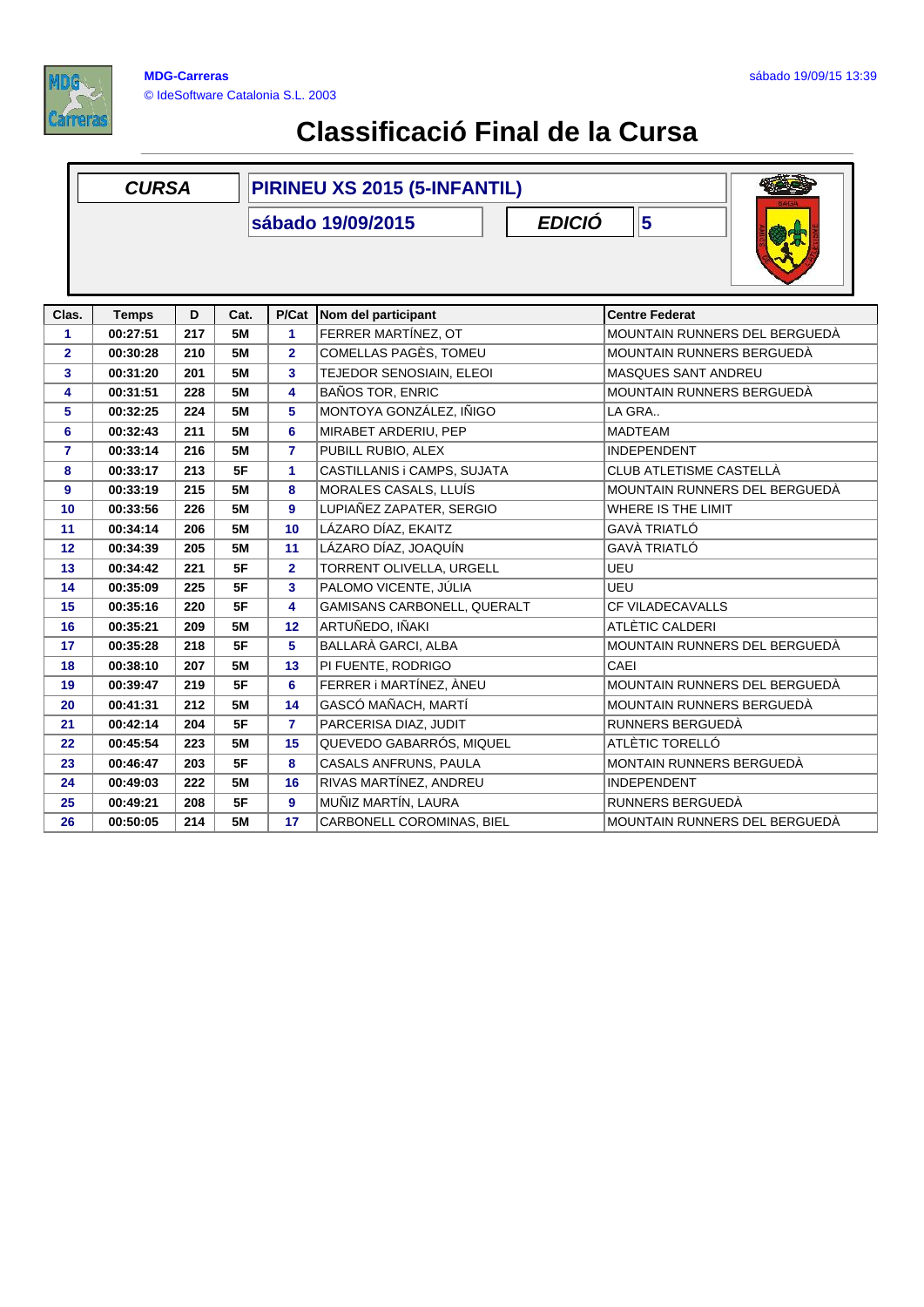

|                | <b>CURSA</b> |     |      |                         | PIRINEU XS 2015 (6-CADET)<br><b>EDICIÓ</b><br>sábado 19/09/2015 | 5                                   |
|----------------|--------------|-----|------|-------------------------|-----------------------------------------------------------------|-------------------------------------|
| Clas.          | <b>Temps</b> | D   | Cat. |                         | P/Cat Nom del participant                                       | <b>Centre Federat</b>               |
| 1              | 00:30:55     | 239 | 6M   | 1                       | PALOMO VICENTE, GERARD                                          | UEU                                 |
| $\overline{2}$ | 00:31:34     | 231 | 6M   | $\overline{2}$          | TEJEDOR SENOSIAIN, ENRIC JOAN                                   | <b>MARQUES SANT ANDREU</b>          |
| 3              | 00:38:12     | 236 | 6M   | 3 <sup>1</sup>          | GARCIA CASADESUS, PAU                                           | <b>MOUNTAIN RUNNERS BERGUEDA</b>    |
| 4              | 00:38:12     | 240 | 6M   | $\overline{\mathbf{4}}$ | SOLSONA ROTA, FERRAN                                            | <b>MONTAIN RUNNERS DEL BERGUEDA</b> |
| 5              | 00:38:12     | 232 | 6M   | 5                       | ESCOBET i BUSQUETS, ELOI                                        | <b>MONTAIN RUNNERS BERGUEDA</b>     |
| 6              | 00:38:53     | 237 | 6F   | 1.                      | GONFAUS SELLES, LAIA                                            | <b>MOUTAIN RUNNERS BERGUEDA</b>     |
| 7              | 00:39:15     | 234 | 6M   | 6                       | MIQUEL ROCA, ADRIÀ                                              | <b>INDEPENDENT</b>                  |
| 8              | 00:39:20     | 235 | 6M   | $\overline{7}$          | VINYES i BASSOLS, QUINTI                                        | CLUB NATACIÓ RUBÍ                   |
| 9              | 00:41:46     | 233 | 6M   | 8                       | RANZ DE LA IGLESIA, POL                                         | <b>INDEPENDENT</b>                  |
| 10             | 00:41:47     | 238 | 6F   | $\overline{2}$          | ILLA CAMPS, ANNA                                                | CLUB ORIENTACIÓ CATALUNYA           |